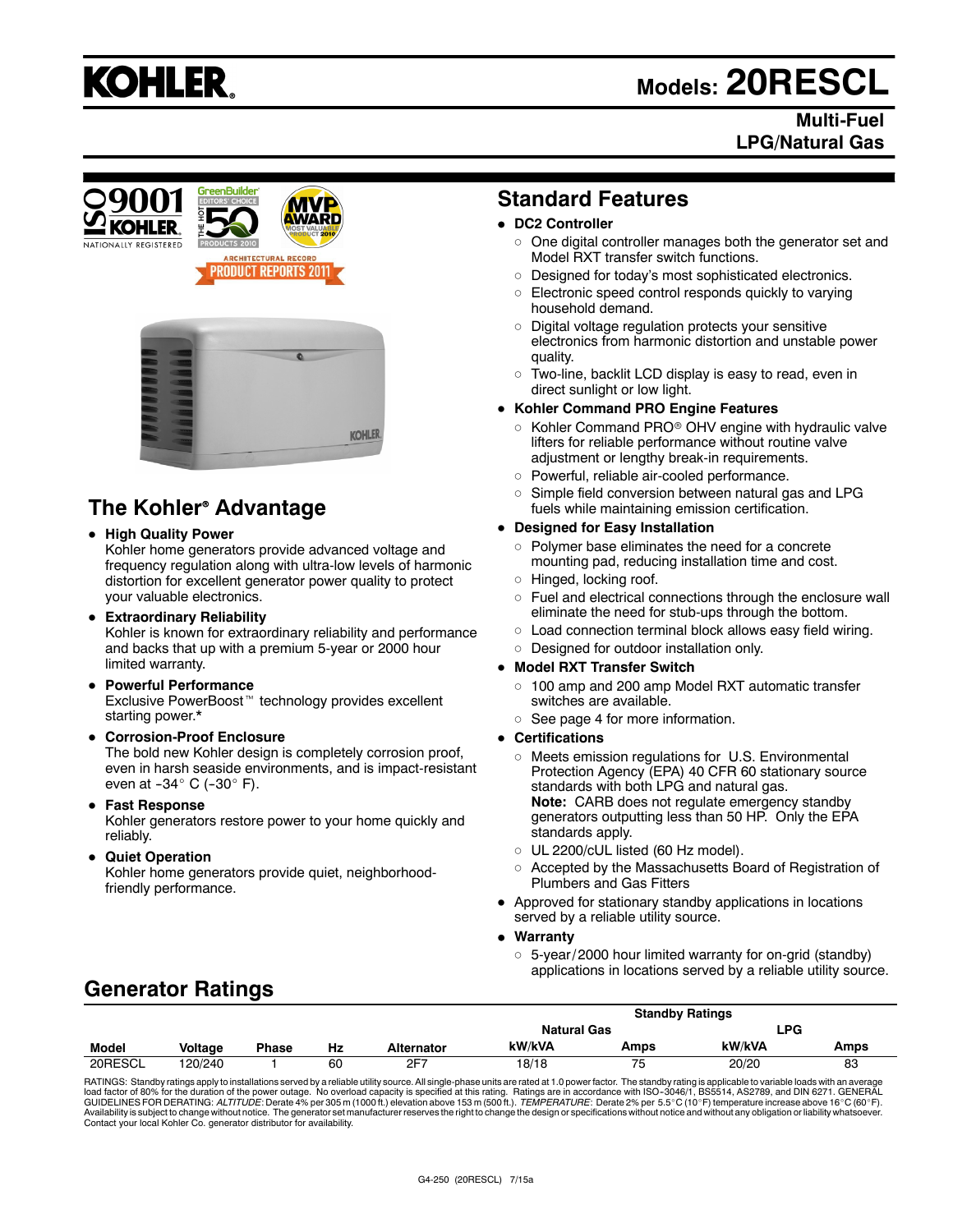# **Alternator Specifications**

#### **Alternator Specifications**

| <b>Specifications</b>                    | <b>Alternator</b>      |
|------------------------------------------|------------------------|
| Manufacturer                             | Kohler                 |
| Type                                     | 2-Pole, Rotating Field |
| Leads, quantity                          | 4                      |
| Voltage regulator                        | Digital                |
| Insulation:                              | <b>NEMA MG1-1.66</b>   |
| Material                                 | Class H                |
| Temperature rise                         | 130°C Standby          |
| Bearing: quantity, type                  | 1, Sealed              |
| Coupling                                 | <b>Direct</b>          |
| Amortisseur windings                     | Full                   |
| Voltage regulation, no-load to full-load |                        |
| <b>RMS</b>                               | ± 1.0%                 |
| One-step load acceptance                 | 100% of Rating         |
| Peak motor starting kVA @ 240 V:         | 41                     |

#### **Alternator Features**

- Compliance with NEMA, IEEE, and ANSI standards for temperature rise.
- Self-ventilated and dripproof construction.
- Windings are vacuum-impregnated with epoxy varnish for dependability and long life.
- Superior voltage waveform and minimum harmonic distortion from skewed alternator construction.
- Digital voltage regulator with  $\pm 1.0\%$  no-load to full-load RMS regulation.
- $\bullet$  Rotating-field alternator with static exciter for excellent load response.
- Total harmonic distortion (THD) from no load to full load with a linear load is less than 5%.

# **Application Data Engine Electrical**

| <b>Engine Specifications</b>               |                                      | <b>Engine Electrical System</b>               |                      |  |
|--------------------------------------------|--------------------------------------|-----------------------------------------------|----------------------|--|
| Manufacturer                               | Kohler                               | Ignition system                               | Electronic,          |  |
| Engine: model, type                        | CH1000 4-Cycle                       |                                               | Capacitive Discharge |  |
| Cylinder arrangement                       | $V-2$                                | Starter motor rated voltage (DC)              | 12                   |  |
| Displacement, cm <sup>3</sup> (cu. in.)    | 999 (61)                             | Battery (purchased separately):               |                      |  |
| Bore and stroke, mm (in.)                  | $90 \times 78.5$ (3.54 $\times$ 3.1) | Ground                                        | Negative             |  |
| Compression ratio                          | 8.8:1                                | Volts (DC)                                    | 12                   |  |
| Main bearings: quantity, type              | 2, Parent Material                   | <b>Battery quantity</b>                       |                      |  |
| <b>Rated RPM</b>                           | 3600                                 | Recommended cold cranking amps:               |                      |  |
| Max. engine power at rated rpm,            |                                      | (CCA) rating for $-18^{\circ}$ C (0°F)        | 500                  |  |
| kW (HP)                                    |                                      | Group size                                    | 51                   |  |
| $LPG$ , 60 Hz                              | 23.0 (30.9)                          | <b>Lubrication</b>                            |                      |  |
| Natural gas, 60 Hz                         | 20.2(27.1)                           |                                               |                      |  |
| Cylinder head material                     | <b>Aluminum</b>                      | <b>Lubricating System</b>                     |                      |  |
| Valve material                             | Steel/Stellite <sup>®</sup>          | Type                                          | <b>Full Pressure</b> |  |
| Piston type and material                   | Aluminum Alloy                       | Oil capacity (with filter), L (qt.)           | 1.9(2.0)             |  |
| Crankshaft material                        | Heat Treated, Ductile Iron           | Oil filter: quantity, type                    | 1, Cartridge         |  |
| Governor: type                             | Electronic                           | Oil cooler                                    | Integral             |  |
| Frequency regulation, no load to full load | Isochronous                          | <b>Fuel Pipe Size</b>                         |                      |  |
| Frequency regulation, steady state         | ±0.5%                                |                                               |                      |  |
| Air cleaner type                           | Dry                                  | Minimum Gas Pipe Size Recommendation, in. NPT |                      |  |
|                                            |                                      | Pipe Length,<br><b>Natural Gas</b>            | <b>LPG</b>           |  |

# **Exhaust**

**Engine**

| <b>Exhaust System</b>                                                                       |           |
|---------------------------------------------------------------------------------------------|-----------|
| Exhaust temperature exiting the<br>enclosure at rated kW, dry, $^{\circ}$ C ( $^{\circ}$ F) | 260 (500) |

| Type                                | <b>Full Pressure</b> |
|-------------------------------------|----------------------|
| Oil capacity (with filter), L (gt.) | 1.9(2.0)             |
| Oil filter: quantity, type          | 1, Cartridge         |
| Oil cooler                          | Integral             |

| Minimum Gas Pipe Size Recommendation, in. NPT |                                       |                               |  |
|-----------------------------------------------|---------------------------------------|-------------------------------|--|
| Pipe Length,<br>$m$ (ft.)                     | <b>Natural Gas</b><br>281,000 Btu/hr. | <b>LPG</b><br>340,000 Btu/hr. |  |
| (25)<br>8                                     |                                       | 3/4                           |  |
| (50)<br>15                                    | 1                                     | 1                             |  |
| 30 (100)                                      | 11/4                                  | 1                             |  |
| 46 (150)                                      | 11/4                                  | 11/4                          |  |
| (200)                                         | 11/4                                  | 11/4                          |  |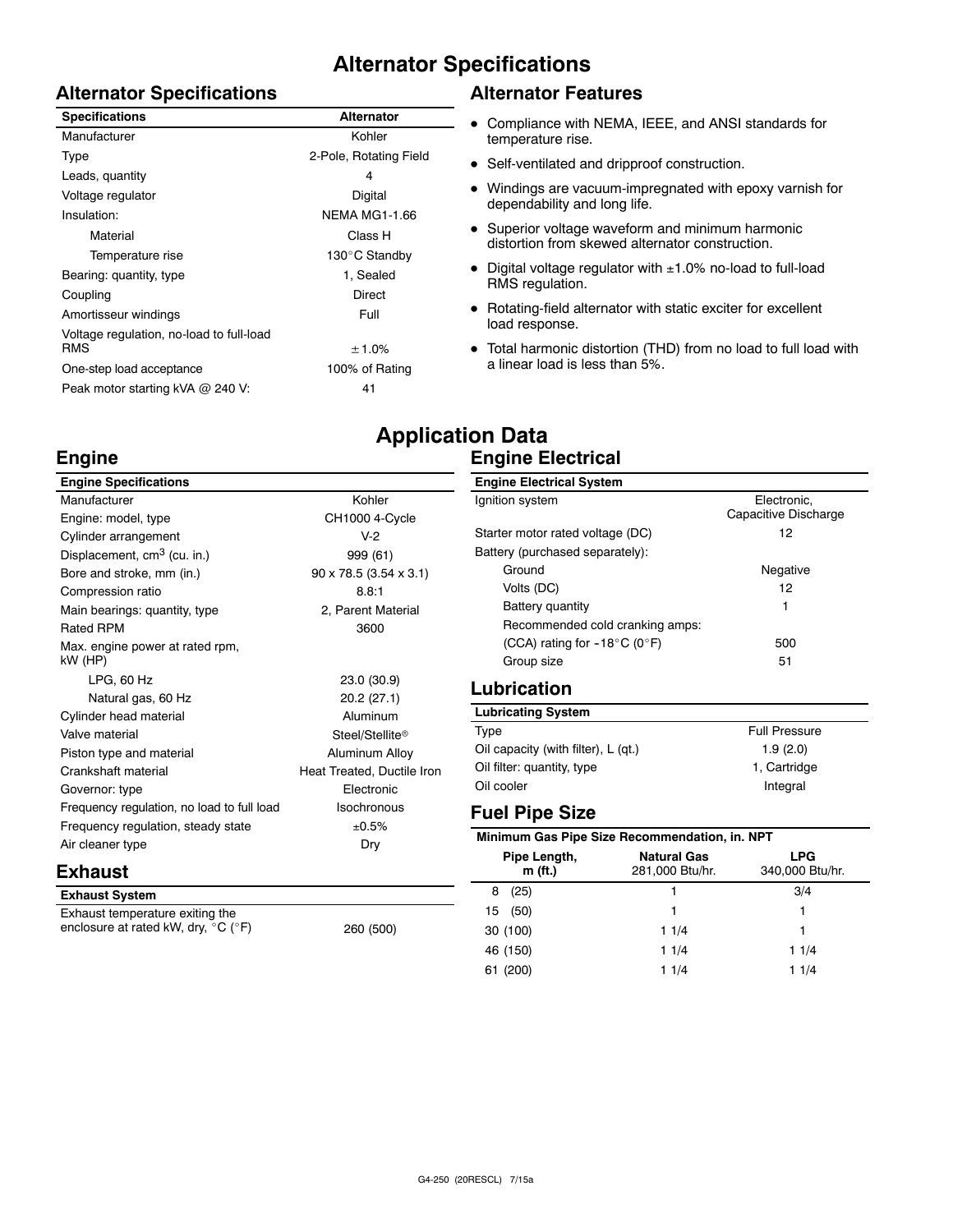# **Fuel Requirements**

| <b>Fuel System</b>                       |                     |                     |  |
|------------------------------------------|---------------------|---------------------|--|
| Fuel types                               | Natural Gas or LPG  |                     |  |
| Fuel supply inlet                        | $1/2$ NPT           |                     |  |
| Fuel supply pressure, kPa (in. $H_2O$ ): |                     |                     |  |
| Natural gas                              | $0.9 - 2.7(3.5-11)$ |                     |  |
| LP                                       |                     | $1.7 - 2.7(7 - 11)$ |  |
|                                          |                     |                     |  |
|                                          |                     |                     |  |
| <b>Fuel Composition Limits *</b>         | Nat. Gas            | LPG                 |  |
| Methane, % by volume (minimum)           | 90 min.             |                     |  |
| Ethane, % by volume (maximum)            | 4.0 max.            |                     |  |
| Propane, % by volume                     | $1.0$ max.          | 85 min.             |  |
| Propene, % by volume (maximum)           | $0.1$ max.          | 5.0 max.            |  |
| $C_4$ and higher, % by volume            | $0.3$ max.          | 2.5 max.            |  |

Lower heating value,  $MJ/m<sup>3</sup> (Btu/t<sup>3</sup>)$ , min.  $33.2 (890)$  84.2 (2260)

\* Contact your local distributor for suitability and rating derates based on fuel compositions outside these limits.

# **Operation Requirements**

| <b>Fuel Consumption</b>                                                                                                                          |                         |                                                                                                 |                                             |  |  |
|--------------------------------------------------------------------------------------------------------------------------------------------------|-------------------------|-------------------------------------------------------------------------------------------------|---------------------------------------------|--|--|
| Model                                                                                                                                            | Fuel<br>Type            | % Load                                                                                          | <b>Fuel Consumption,</b><br>$m^3/hr.$ (cfh) |  |  |
|                                                                                                                                                  |                         | 100                                                                                             | (281)<br>8.0                                |  |  |
|                                                                                                                                                  |                         | 75                                                                                              | (243)<br>6.9                                |  |  |
|                                                                                                                                                  | Natural                 | 50                                                                                              | (161)<br>4.6                                |  |  |
|                                                                                                                                                  | Gas                     | 25                                                                                              | (127)<br>3.6                                |  |  |
| 20RESCL                                                                                                                                          |                         | Exercise                                                                                        | (71)<br>2.0                                 |  |  |
|                                                                                                                                                  |                         | 100                                                                                             | (136)<br>3.9                                |  |  |
|                                                                                                                                                  |                         | 75                                                                                              | (109)<br>3.1                                |  |  |
|                                                                                                                                                  | LPG                     | 50                                                                                              | 2.3<br>(82)                                 |  |  |
|                                                                                                                                                  |                         | 25                                                                                              | 1.7<br>(59)                                 |  |  |
|                                                                                                                                                  |                         | Exercise                                                                                        | 1.0<br>(35)                                 |  |  |
| Nominal fuel rating: Natural gas: 37 MJ/m <sup>3</sup> (1000 Btu/ft. <sup>3</sup> )<br>93 MJ/m <sup>3</sup> (2500 Btu/ft. <sup>3</sup> )<br>LPG: |                         |                                                                                                 |                                             |  |  |
|                                                                                                                                                  | LPG conversion factors: | 8.58 ft. <sup>3</sup> = 1 lb.<br>0.535 m <sup>3</sup> = 1 kg<br>36.39 ft. <sup>3</sup> = 1 gal. |                                             |  |  |

# **Generator Set Sound Data**

Model 20RESCL 8 point logarithmic average sound levels are 64 dB(A) during weekly engine exercise and 69 dB(A) during full-speed generator diagnostics and normal operation. For comparison to competitor ratings, the lowest point sound levels are 62 dB(A) and 67 dB(A) respectively.\*

All sound levels are measured at 7 meters with no load.

Lowest of 8 points measured around the generator. Sound levels at other points around generator may vary depending on installation parameters.

# **DC2 Controller**



The DC2 controller provides integrated control for the generator set, Kohler<sup>®</sup> Model RXT transfer switch, programmable interface module (PIM), and load management.

The DC2 controller's 2-line LCD display provides a clear, easy-to-read display of status messages even in direct sunlight or low light.

# **DC2 Controller Features**

- OFF, AUTO, RUN, and EXERCISE pushbuttons
- LED indicators for OFF, AUTO, RUN, and EXERCISE modes
- $\bullet$  LCD display:
	- $\circ$  Two lines x 16 characters per line
	- $\circ$  Backlit display with adjustable contrast for excellent visibility
- Scrolling system status display:
	- o Generator set status
	- o Voltage and frequency
	- o Engine temperature
	- o Oil pressure
	- o Battery voltage
	- $\circ$  Engine runtime hours
	- o Maintenance reminders
	- o OnCue<sup>®</sup> status (connected/disconnected)
- Smart engine cooldown senses engine temperature
- Digital isochronous governor to maintain steady-state speed at all loads
- Digital voltage regulation:  $\pm$  1.0% RMS no-load to full-load
- Automatic start with programmed cranking cycle
- Exercise modes:
	- $\circ$  Unloaded weekly exercise with complete system diagnostics
	- o Unloaded full-speed exercise
	- o Loaded full-speed exercise (Model RXT ATS required)
- Front-access mini USB connector for SiteTech<sup>™</sup> or USB Utility connection
- Integral Ethernet connector for Kohler<sup>®</sup> OnCue<sup>®</sup> Plus
- Built-in 2.5 amp battery charger
- Remote two-wire start/stop capability for optional connection of a Model RDT transfer switch
- Diagnostic messages:
	- $\circ$  Displays diagnostic messages for the engine, generator set, model RXT transfer switch, and optional programmable interface module (PIM).
	- o Over 70 diagnostic messages can be displayed
- $\bullet$  A laptop computer and Kohler<sup>®</sup> SiteTech<sup>™</sup> software can be used to change system settings or upgrade controller firmware